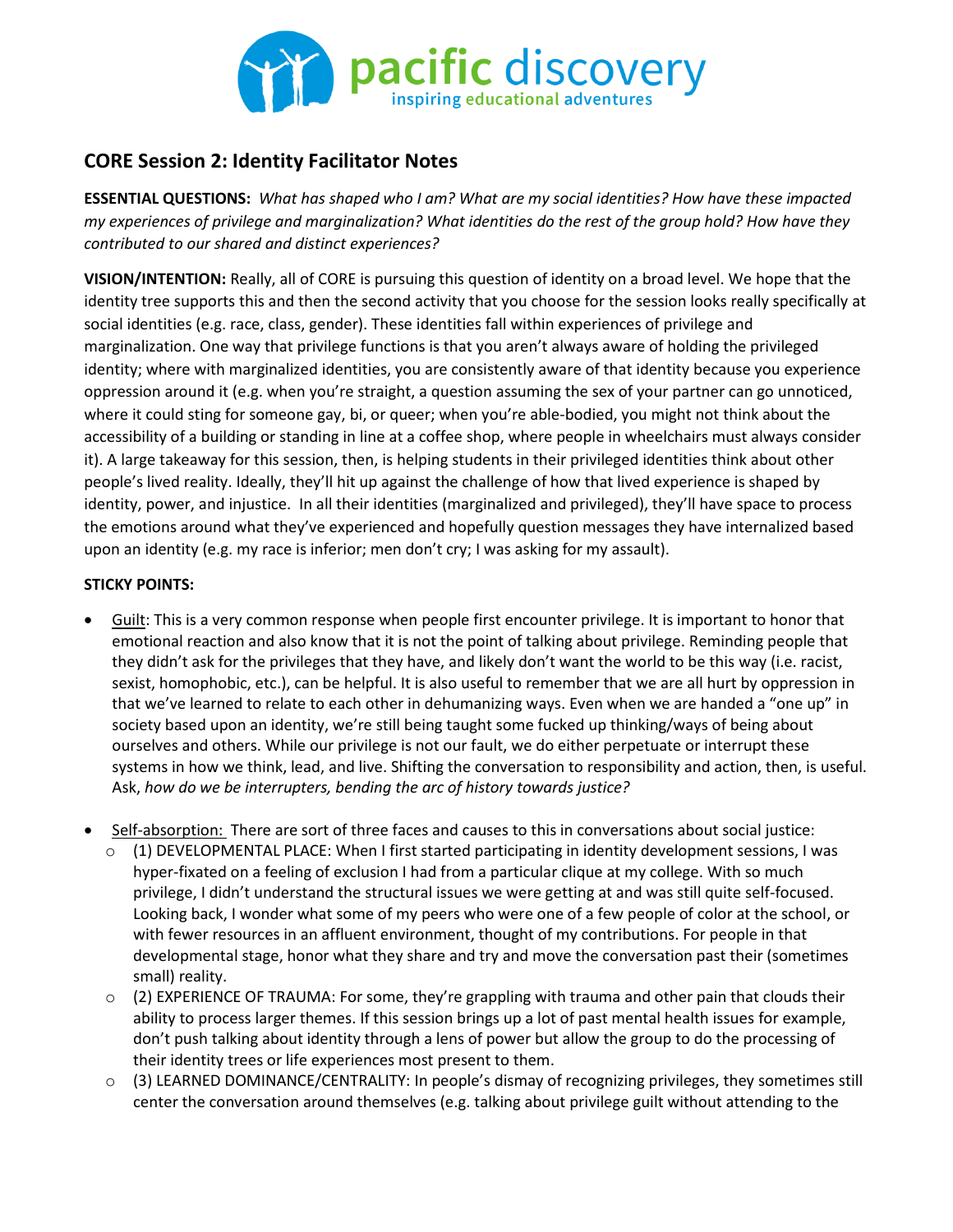experience of the marginalized person/group). It can be helpful to name this at the end or to use it to redirect the conversation, e.g. *"even as we are feeling pulled to better contribute to racial justice, we still spent the past half hour talking about how racism impacts/feels to white people".*

- Defense, resistance, or deflection: It is quite common for people to react strongly against some of these ideas. This is a part of why the session is so firmly rooted in students sharing about their experience and identities. It is a lot harder to dispute people's stories than it is some theory or concept of social justice. Allow for disagreement and resistance while ensuring the emotional safety of the rest of the group. When the conversation is co-opted by this, try and gently return to and highlight voices, stories, and experiences that help students see beyond their own lens and blindspots. If the resistance is along the lines of someone with privilege feeling oppressed by social justice movements (i.e. complaint of reverse racism), I would first honor their emotional experience and acknowledge growth edges of some activism. If there is space for students to receive it, I would then make a distinction between prejudice and oppression. Gay people can be prejudiced against straight folks and treat them poorly as a result, but the system as a whole is still stacked in favor of heterosexuality. Meaning reverse racism isn't a thing: racism works in one direction. Prejudice plagues and injures us all. There could also be a jokester who wants to deflect their discomfort by lightening the mood. That can be a helpful outlet for the group so long as the jokes are sensitive. If the whole group is in that space, roll with a lighter session that doesn't dig in as much. If it is one or a few people distracting from something more significant going on for others, hold what some are experiencing by reminding folks (in demeanor or words) that this is serious and deserves respect. If the jokes are insensitive, address it kindly but firmly.
- Tokenizing: Because our students are disproportionately privileged in a lot of social identities (namely: race, socio-economic status, and sexuality), there is sometimes just one person representing an oppressed identity. Don't ask or allow other students to force that person to become a spoke person for the entire black community, gay community, etc. If they want to share their experience, express your gratitude for that. But it isn't their job to educate the group and it can be another form of oppression for their individual experience to be treated as if it represents a whole groups' (another way that privilege functions is that you maintain individuality while marginalized identities get collapsed/lumped together).
- Intense emotions: Regardless of people's identities, talking about these things can be hard. Remember that allowing ourselves to feel emotions is where healing occurs. Don't try and tackle all of this at once. Practice really good self-care. And do something to recalibrate the group after a difficult session. Do something light, then give people space/time away from the large group. HQ is here to help and talk you through any issues that arise or things you are challenged by as you engage with this material.
- Simplification: These issues are really complex and paradoxical. The overarching principle in navigating these tensions is to work away from two opposing camps and towards a "both/and" understanding…
	- o Sameness/Difference: You see this is in the controversy in the States about saying black lives matter versus all lives matter. The root of the tension is that while we are all human, injustice is so deeply woven into our history and realities, that only focusing on sameness denies or erases the very different experiences people have had (this is part of why colorblindness is not helpful). Race is the best example of this: we made it up and we've been telling the story for so long that its impact is very, very real. One thing I point out when this arises is that the issue is with the hierarchies that are created around different identities; whether you think gender is socially constructed or biologically derived, it is the superior/inferior, assertive/bossy distinctions that are the problem. So, how can we hold this both/and: our identities are largely false divisions between one common humanity [both]and our experiences are dramatically shaped by those prescribed identities [and].